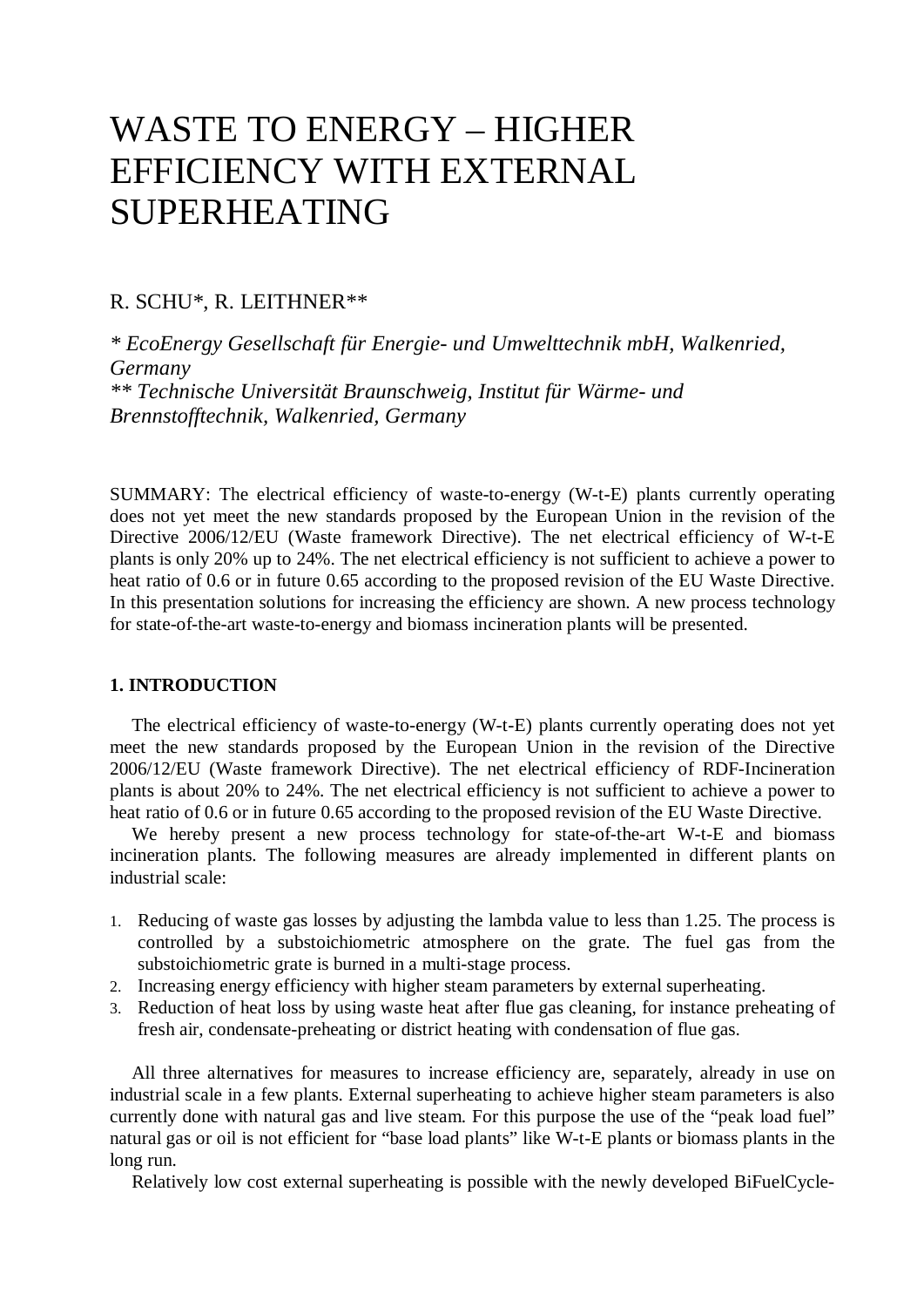concept with lignite or anthracite. Its advanced efficiency will be demonstrated by combustioncalculation and calculation of the water-steam-cycle. The calculated net electric efficiency of  $> 35\%$  for the BiFuelCycle-plant is about 25% to 50% higher than the efficiency of modern waste-to-energy plants and is able to meet the requirements of the proposed revision of the EU Directive without further measurements.

### **2. REDUCTION OF LAMBDA VALUE**

Coal firing power plants have a boiler efficiency of about 93 % opposed to W-t-E plants with about 83 % boiler efficiency. This is because W-t-E plants are operated with higher lambda values and relatively high flue gas temperature after the boiler. To avoid overheating of the grate bars there is typically no combustion air preheater using flue gas. Minimizing of lambda value is limited by the incineration process. For incineration of an inhomogenous fuel such as waste, a high lambda value is necessary and higher exhaust gas heat losses are unavoidable. Figure 1 shows the correlation between lambda value and adiabatic temperature in the boiler.



Figure 1: Adiabatic temperature against lamda value

A lower lambda value of 1.1 to 1.2 can be achieved with substoichiometric combustion on a grate (partly gasification) by applying the following optimizations:

- Adapted firing power control
- Homogenization of the flue gas stream by air, recirculating flue gas or steam injection and/or by installation of features with additional air injection as shown in figure 2.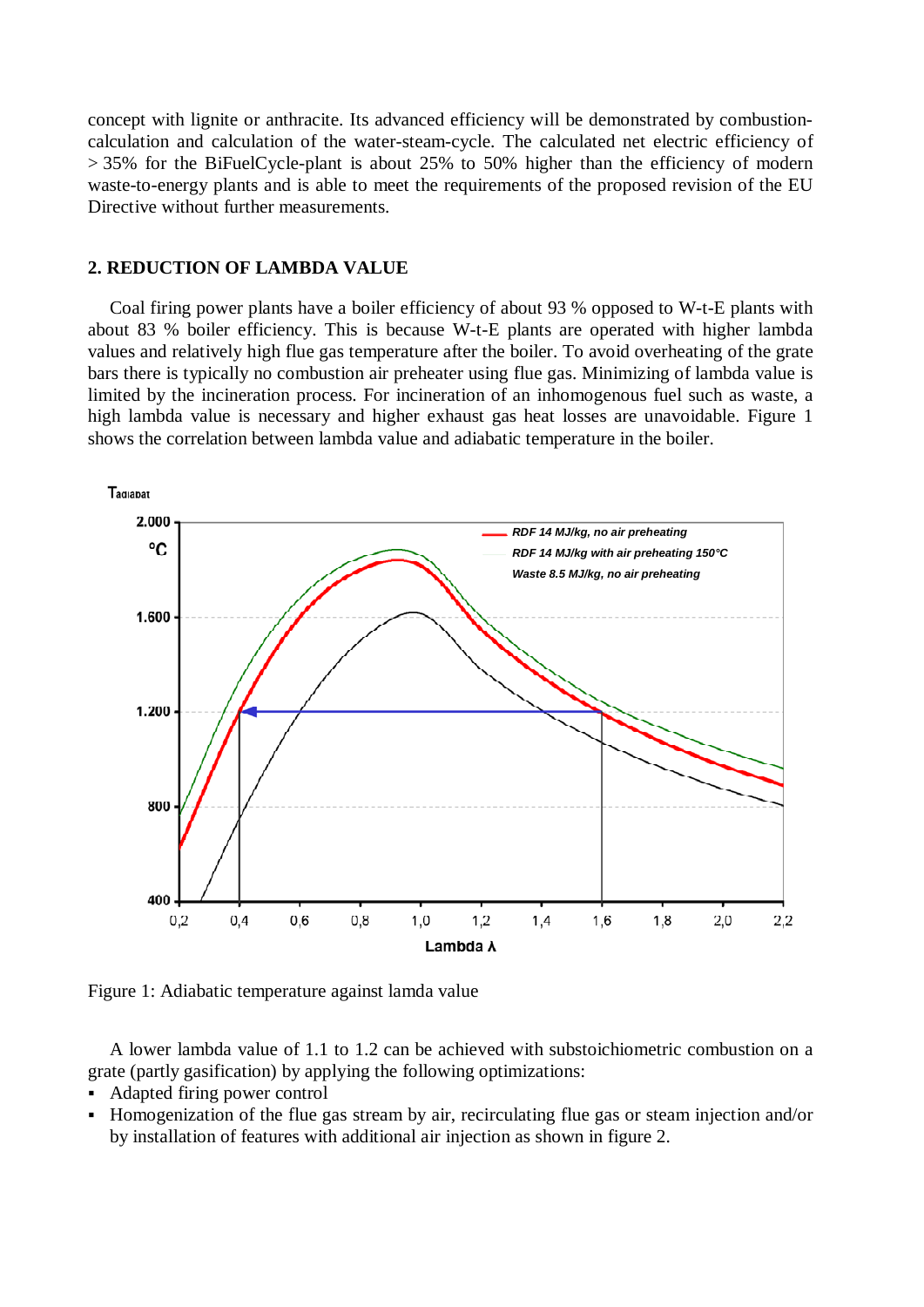

Figure 2: Flue gas homogenization and combustion air distribution, different concepts

The BiFuel Cycle concept is based on the described optimization and is designed according to the following general rules:

- Reduction of lambda value to less than 1.25 to lower the amount of flue gas
- Less corrosion and slagging despite higher steam pressure by Homogenisation of flue gas temperature in the first flue
- Focus on better total efficiency
- Flexible fuel parameters up to a heating value of  $32,000$  kJ/kg
- Reduction of fly ash

 $\blacksquare$ 

- Better slag properties ( burnout, fusion)
- Reduction of flue gas emission
- Less utilities because of less NOx

The concept is designed using well known technologies and components as shown in figure 3:

- Grate fired steam boiler with substoichimatric combustion (for example Igelsta Power plant, Södertälje, Sweden with about 100 MW)
- KS-Prisma for the first air injection
- Tetratubes for further air injection
- Tetratubes or ECOTUBE for the final air injection and addition of chemicals for NOxreduction at a temperature of 850 °C to 950 °C
- Optimized firing control with separate control for grate and afterburner
- Optional steam injection through fixtures or boiler walls for flue gas homogenisation

As shown in figure 3, the temperature profile avoids peaks higher than 950°C, even at high heating values, and such provides optimum conditions for NOx-reduction and disintegration of dioxine precursors such as for example PCB.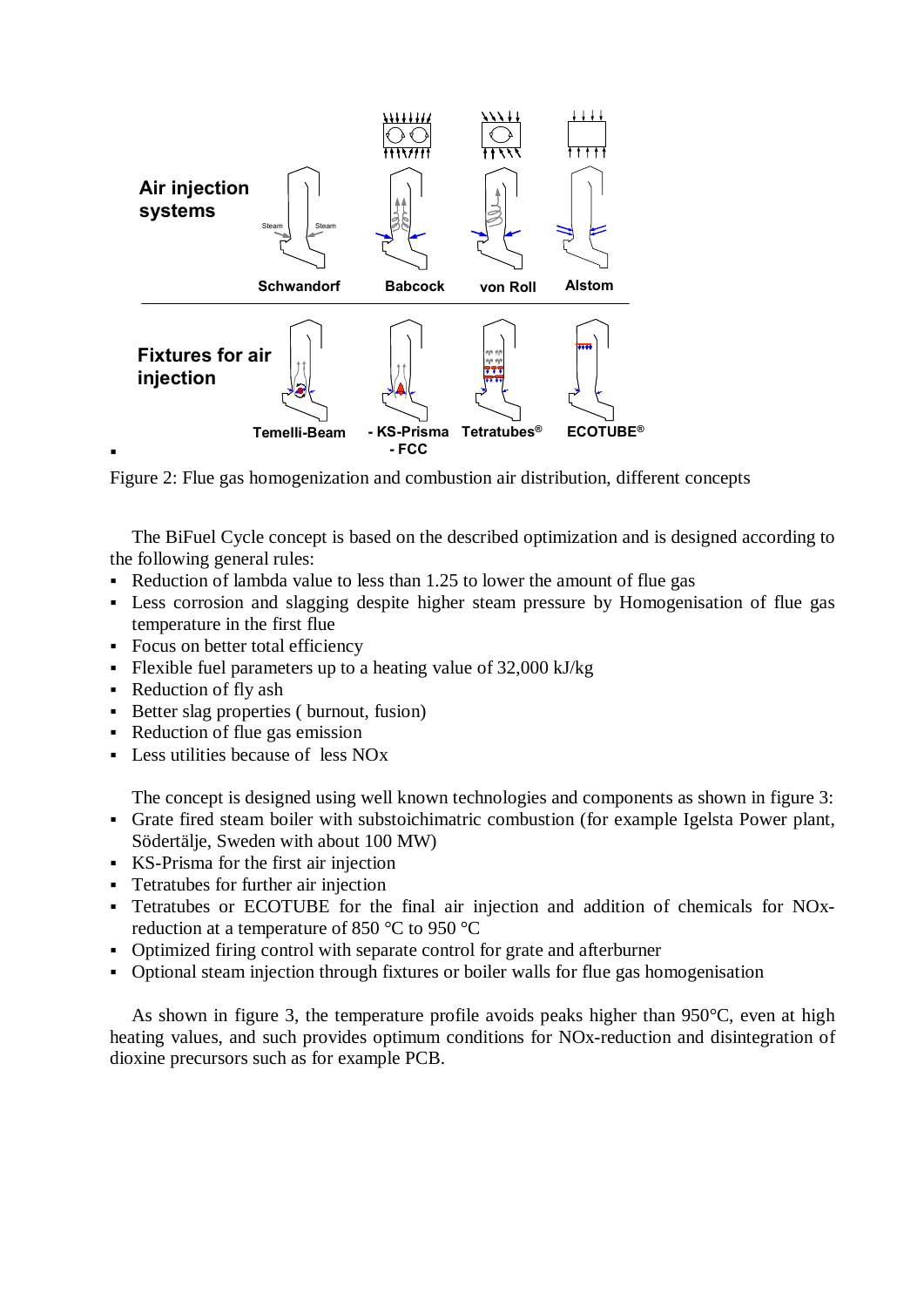

Figure 3: Temperatur profile with optimized firing concept

### **3. HIGHER STEAM PARAMETERS**

Aside from optimized combustion, higher overall efficiency of a W-t-E plant can also be achieved by better use of waste heat. The BiFuel Cycle concept comprises both by using external superheating.

There is no sense in using precious fossil fuels like oil or natural gas for superheating steam from W-t-E plants. These fuels can be burned much more efficiently in separate power plants.

Solid fuels with a lower fuel inherent efficiency such as lignite are much more suited for the pupose. Another possibility would be the intergration of the W-t-E plant into an existing power plant. However, coal fired power plants generally are not as flexible to allow for additional live steam superheating.

#### **4. DEVELOPMENT OF A SUITABLE SUPERHEATER**

As a suitable technology for the proposed superheater we developed a circulated fluidized bed reactor with refractory lining (bricks). 75% of the process heat is coupled out via the fluidized bed cooler (see figure 4).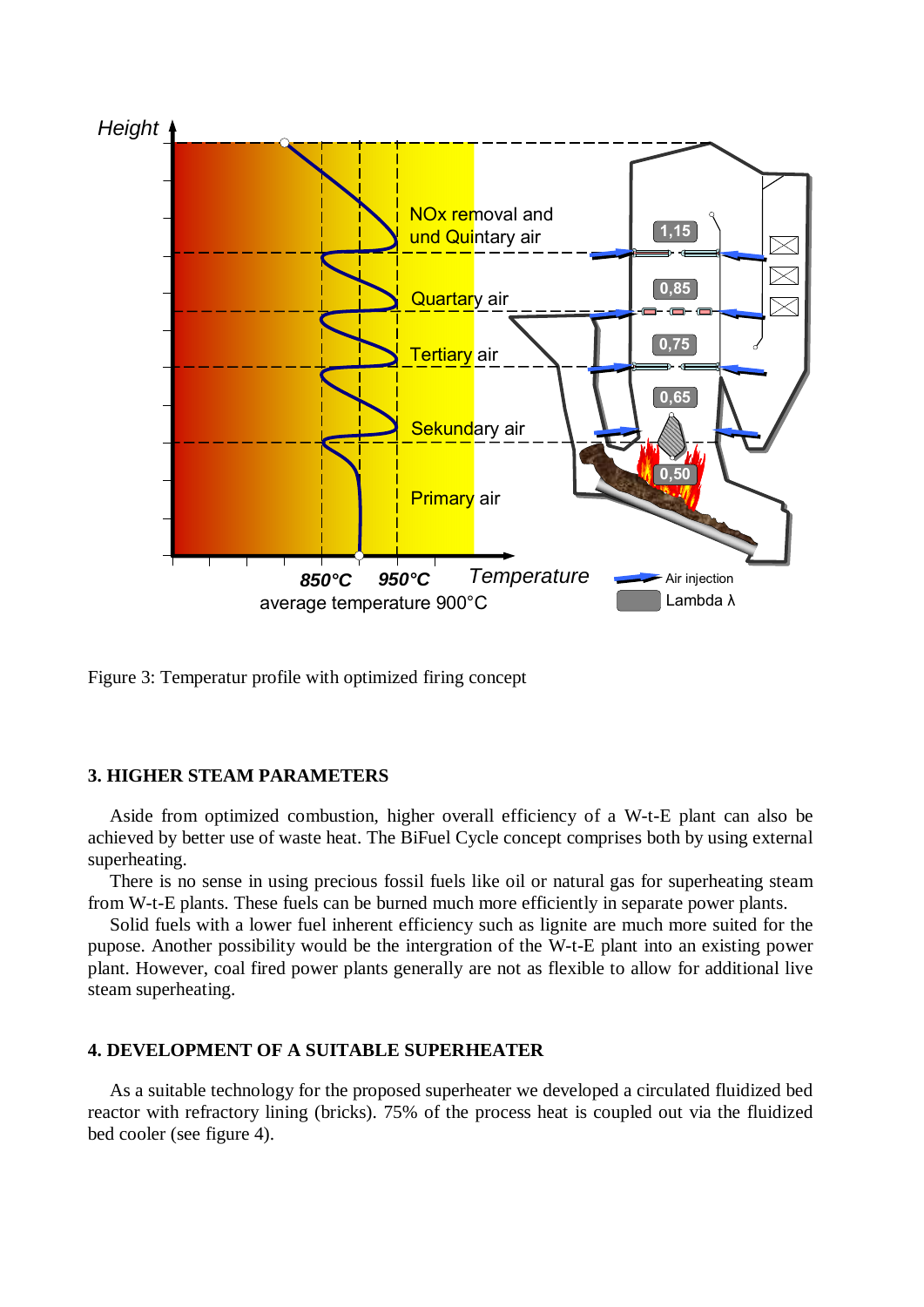

Figure 4: Ratio of heat exchanger surfaces and heat extraction

# **4. WATER-STEAM-CYCLE BIFUELCYCLE**



Figure 5: Process Flow Diagram BiFuelCycle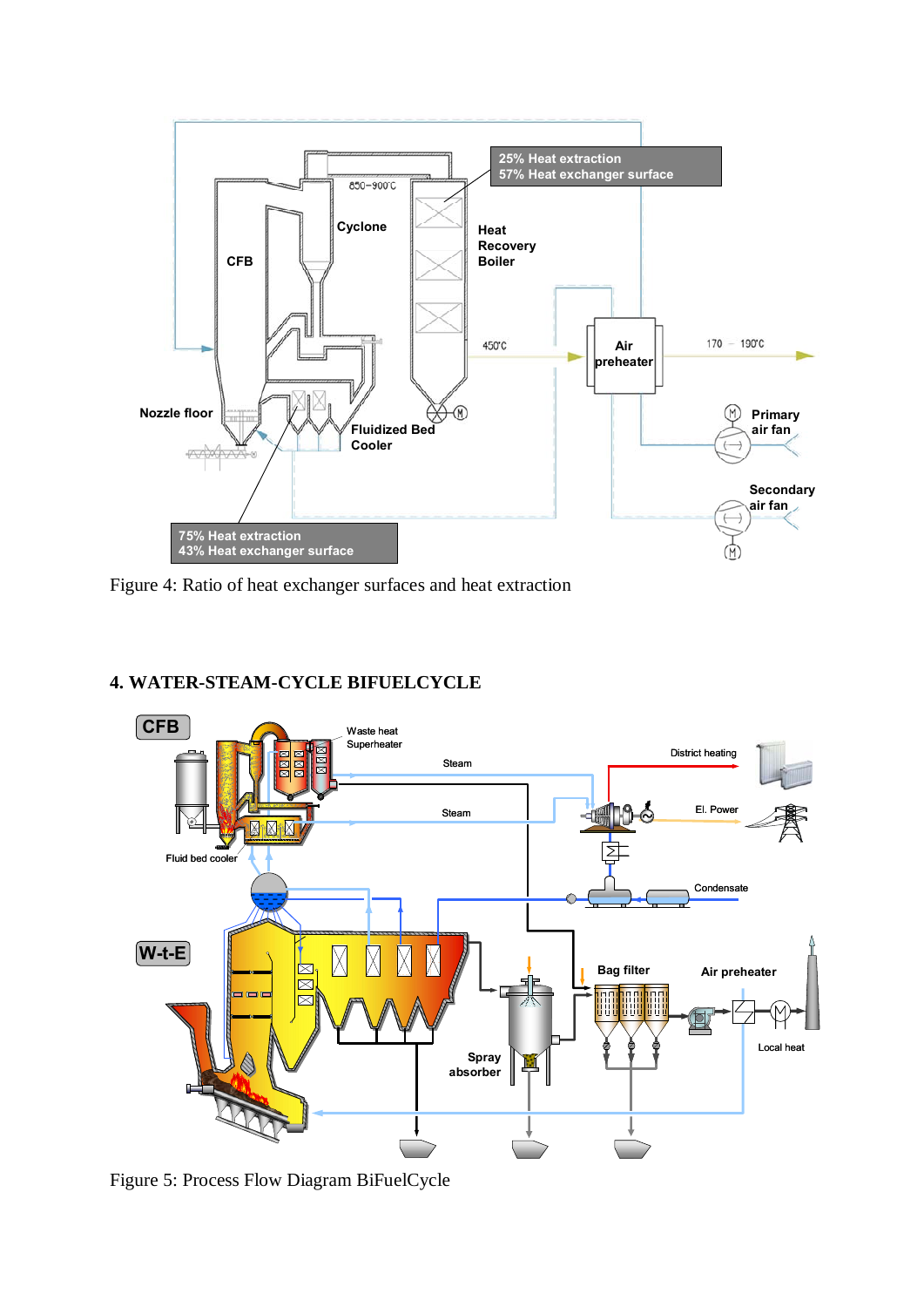Figure 5 shows the process flow diagram of the BiFuelCycle concept. Because of the external superheating, the steam parameters pressure and temperature are defined as follows:

- Maximum steam pressure of the W-t-E plant, limited by
	- o Corrosion potential of the waste fuel
	- o Process optimisation of the combustion
	- o Corrosoin protection measures
- Available steam turbines, depending on the plant size.

Steam pressure up to 180 bar with evaporation temperature of 357 °C is possible. However, steam drum pressure should not be higher than 165 °C to enable a natural circulation process. The T,s –diagram is shown in figure 6.



Figure 6: T,s-diagram BiFuel Cycle

For intermediate superheating by CFB, anthracite or lignite can be used. Main process (waste boiler) and side process (CFB) with different fuel are connected via the steam drum. The BiFuelCycle process requires at least one intermediate superheating step. Figure 7 shows the fuel proportion of waste (RDF) and lignite for the CFB-superheater.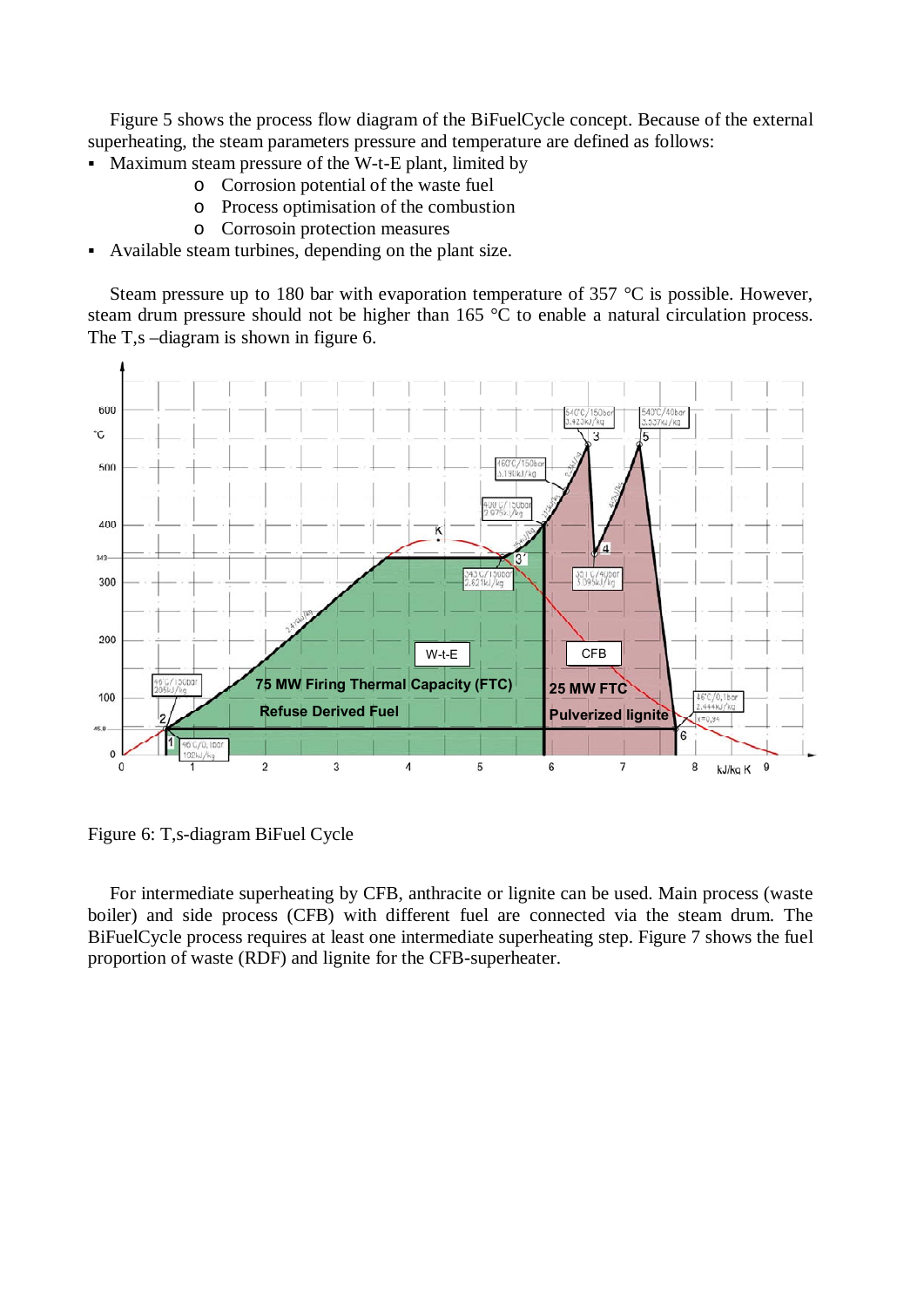

Figure 7: Fuel ratio, evaporation and energy

The net electrical efficiency for the BiFuelCycle concept relates to the overall fuel input. To compare the net el. efficiency of waste incineration with BiFuel Cycle to waste incenration with conventional W-t-E, the fuel inherent efficiency for lignite combustion has to be taken into account as well. In figure 7 net el. efficiency for lignite is assumed with 43 %.

Figure 8 shows the circuit diagram of a standard W-t-E plant with calculated net el. efficiency of 23 -24 %.



Figure 8: KPRO circuit-diagram standard W-t-E plant